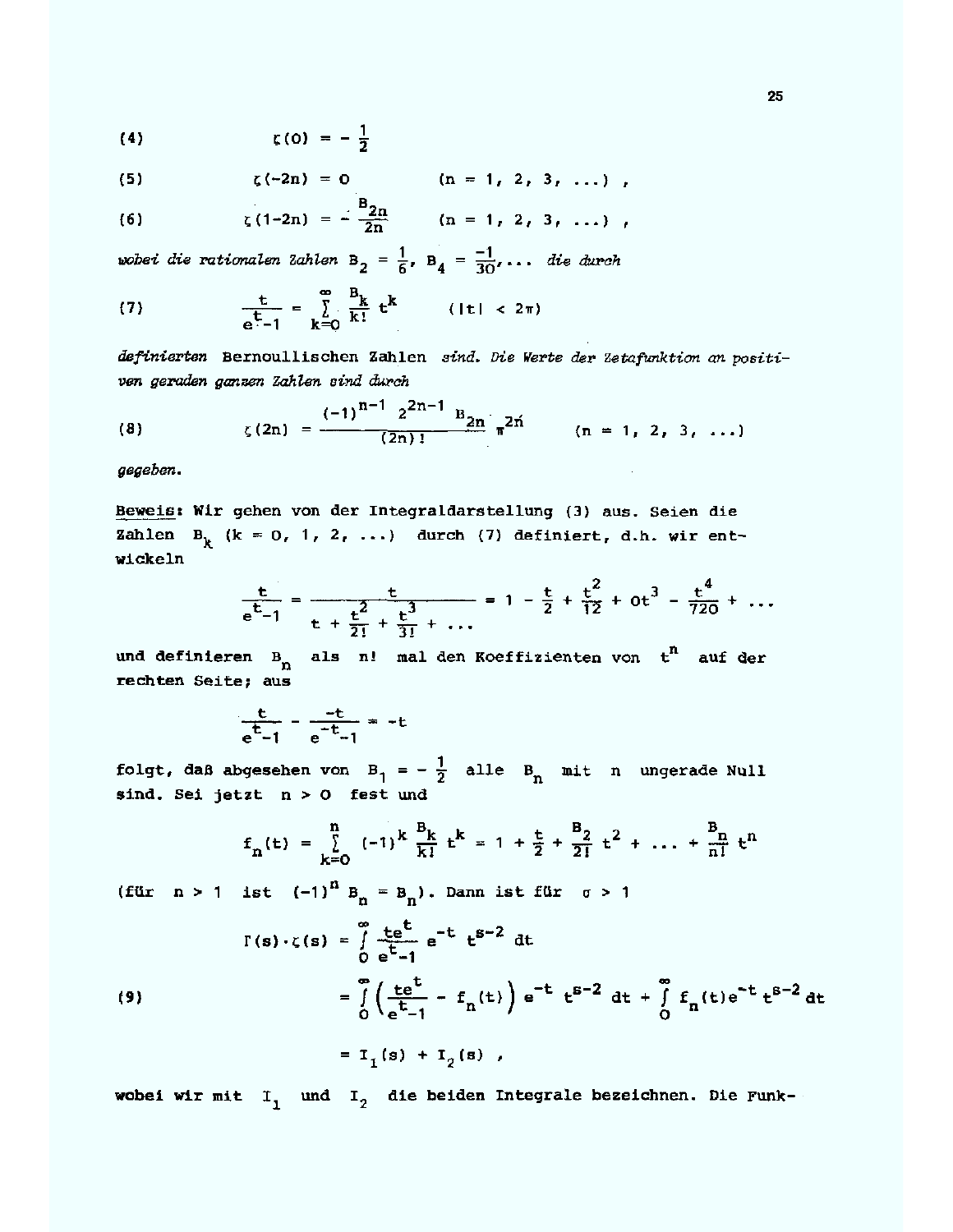#### Aufgaben

1. Man beweise elementar die Existenz unendlich vieler Primzahlen der Gestalt  $4n - 1$  bzw.  $4n + 1$ , indem man unter der Annahme, es gäbe nur endlich viele, die Zahlen

4  $\prod_{p\equiv 3 \pmod{4}} p - 1$  bzw. 4  $\prod_{p\equiv 1 \pmod{4}} p^2 + 1$ 

bildet und einen Widerspruch ableitet. Für welche anderen arithmetischen Folgen gibt es einen analogen Beweis?

2. Man zeige, daß für jeden Dirichletschen Charakter x

$$
\frac{1}{L(s,\chi)} = \sum_{n=1}^{\infty} \frac{\mu(n) \chi(n)}{n^{s}} \qquad (\sigma > 1)
$$

ist, wobei  $\mu(n)$  die in §2 eingeführte Möbiussche Funktion bezeichnet. Kann man aus dem Satz dieses Paragraphen schließen, daß die Reihe für  $s = 1$  konvergiert?

## §7 Werte von Dirichletschen Reihen, insbesondere von L-Reihen, an negativen ganzen Stellen

In §4 haben wir gesehen, daß die Riemannsche Zetafunktion  $\zeta(s)$ für alle geraden Argumente s > 1 und für alle ganzzahligen Argumente s < 1 Werte annimmt, die man in geschlossener Gestalt angeben kann; für s < 1 sind diese Werte stets rational und in der Hälfte der Fälle gleich Null. Ähnliche Eigenschaften gelten für alle Dirichletschen L-Reihen. Da diese Reihen Funktionalgleichungen erfüllen, braucht man die Werte nur für  $s \ge 1$  oder für  $s \le 0$  zu berechnen. Uberraschenderweise stellt sich heraus, daß die Werte an den negativen ganzzahligen Stellen trotz der Nichtkonvergenz der Reihen wesentlich einfacher auszurechnen sind als die an positiven ganzzahligen Stellen. Dies liegt an folgendem Satz, welcher es ermöglicht, unter sehr allgemeinen Voraussetzungen Werte von Dirichtletschen Reihen für ganzzahlige negative Argumente zu bestimmen.

SATZ 1: Sei  $\varphi(s) = \sum_{n=1}^{\infty} \frac{a_n}{n^s}$  eine Dirichletsche Reihe, die für mindestens einen (komplexen) Wert von s konvergiert, und sei f(t) =  $\sum_{n=1}^{\infty} a_n e^{-nt}$  die entsprechende Exponentialreihe (welche für alle t > 0 konvergiert). Hat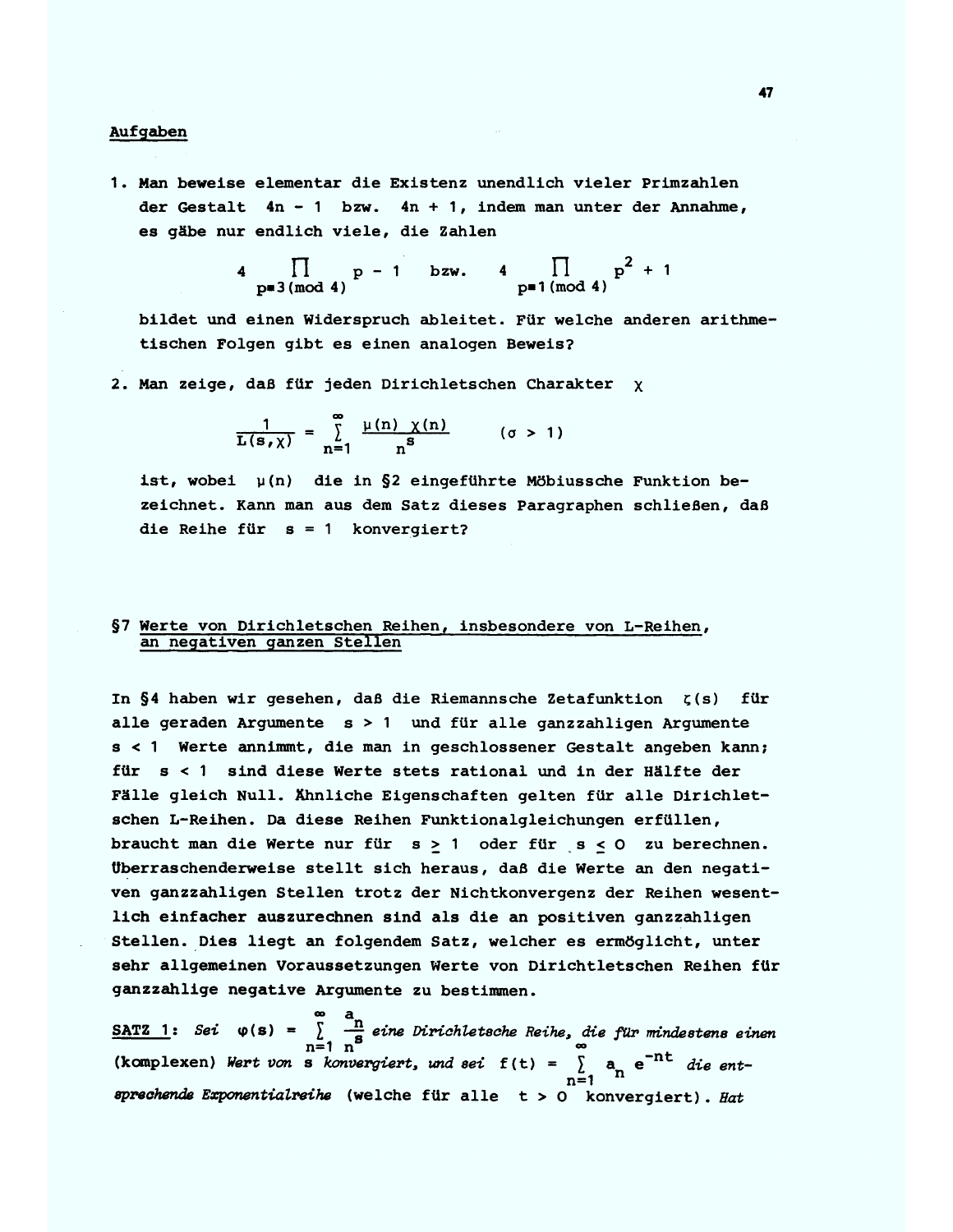$f(t)$  für  $t \rightarrow 0$  die asymptotische Entwicklung

(1) 
$$
f(t) \sim b_0 + b_1 t + b_2 t^2 + ...
$$
  $(t \to 0)$ ,

so läßt sich  $\varphi(s)$  holomorph in die ganze komplexe Ebene fortsetzen und es gilt

(2) 
$$
\varphi(-n) = (-1)^n n! b_n
$$
  $(n = 0, 1, 2, ...)$ 

Allgemeiner, wenn  $f(t)$  für  $t \rightarrow 0$  die asymptotische Entwicklung

(3) 
$$
f(t) \sim \frac{b_{-1}}{t} + b_0 + b_1 t + b_2 t^2 + ...
$$

besitzt, so hat  $\varphi(s)$  eine meromorphe Fortsetzung, die Funktion  $\varphi(s)$  -  $\frac{D_{-1}}{S-1}$  ist ganz, und die Werte  $\varphi(0)$ ,  $\varphi(-1)$ , ... werden nach wie vor durch die Formel (2) gegeben.

Bemerkungen: 1. "Asymptotische Entwicklung" bedeutet, daß für jede natürliche Zahl N die Abschätzung

(4) 
$$
\left|f(t) - \sum_{n < N} b_n t^n \right| \leq Ct^N \qquad (0 < t < t_0)
$$

gilt (kurz: f(t) =  $\sum_{n\leq N} b_n t^n + O(t^N)$ ). Insbesondere ist (1) erfüllt, falls  $\int_{\infty}^{t} f(t)$  im Punkt t = 0 analytisch ist und die Taylor-Entwicklung  $\sum_{n=0}^{\infty} b_n t^n$  hat; i.a. wird aber nicht verlangt, daß die Reihe<br>  $\sum_{n=0}^{\infty} b_n t^n$  konvergiert, noch, falls sie das tut, daß ihr Wert gleich  $n = 0$  $f(t)$  ist.

2. Wie aus dem Beweis ersichtlich sein wird, gilt der Satz auch für allgemeine Dirichletsche Reihen  $\varphi(s) = \sum_{n=0}^{\infty} \frac{n}{\lambda_{n}^{s}}$  (falls sie für min-<br>destens ein s absolut konvergieren), wenn man  $f(t) = \sum_{n=0}^{\infty} a_{n} e^{-\lambda_{n} t}$ setzt.

Beweis des Satzes: Es ist klar, daß die Reihe für f(t) für alle positiven Werte von t absolut konvergiert, da die a höchstens polynomial wachsen und die e<sup>-nt</sup> exponentiell abfallen. Wegen Gleichung (16) von §3 (bzw. Gleichung (18) von §3 im Falle von allgemeinen Dirichletschen Reihen) gilt im Bereich der absoluten Konvergenz die Formel

$$
\Gamma(s)\varphi(s) = \int_{0}^{\infty} f(t) t^{s-1} dt.
$$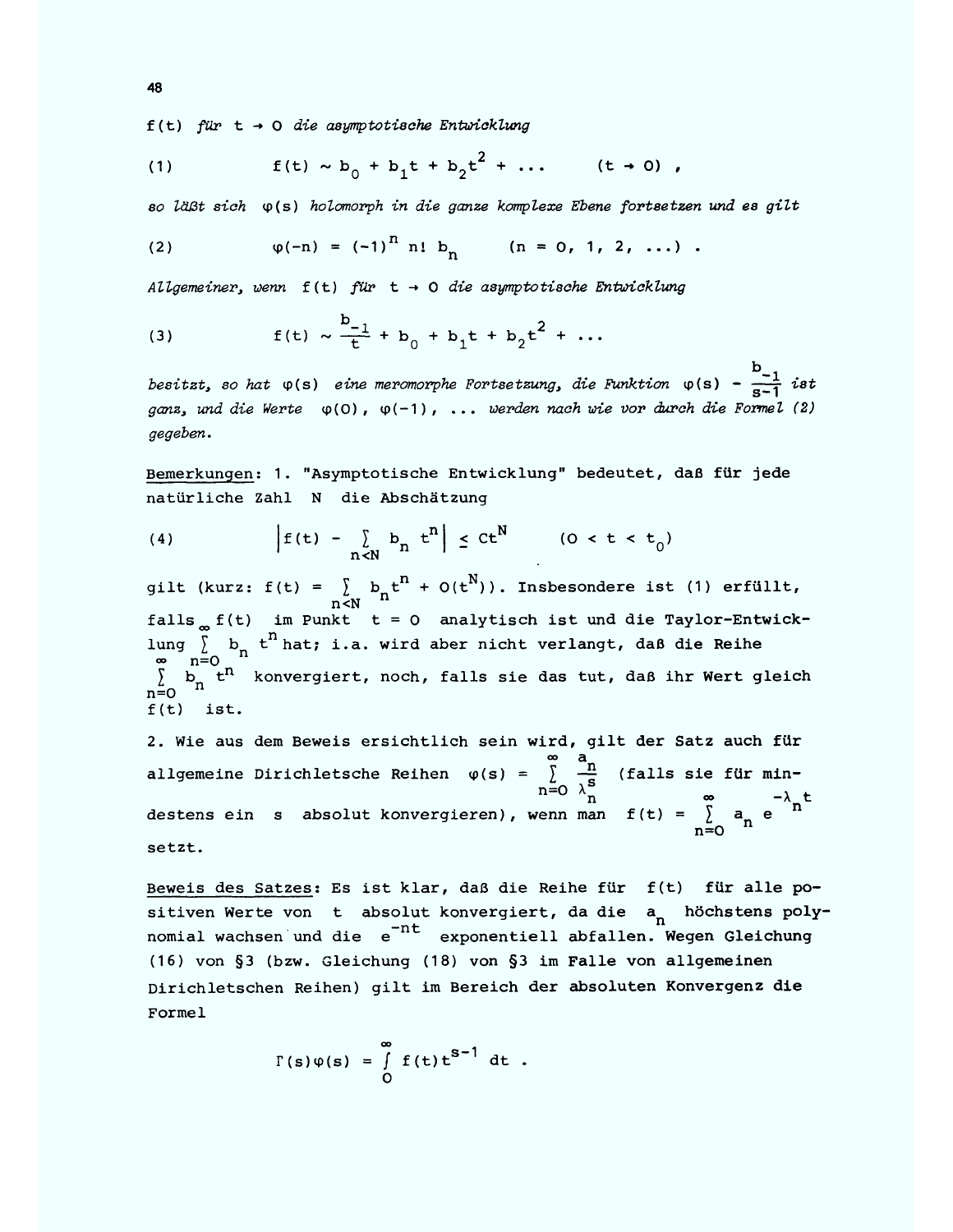Wir zerlegen das Integral als  $I_1(s) + I_2(s)$  mit

$$
I_1(s) = \int_0^1 f(t) t^{s-1} dt
$$
,  $I_2(s) = \int_1^{\infty} f(t) t^{s-1} dt$ .

Da f(t) für t +  $\infty$  exponentiell abfällt (nämlich f(t) = 0(e<sup>-t</sup>) bzw.  $f(t) = O(e^{t})$ , konvergiert das zweite Integral für alle s, und zwar absolut und gleichmäßig auf kompakten Mengen, es stellt also eine ganze Funktion von s dar. Weiter gilt

$$
\int_{0}^{1} \left( \sum_{n \leq N} b_{n} t^{n} \right) t^{s-1} dt = \sum_{n \leq N} b_{n} \frac{t^{n+s}}{n+s} \Big|_{0}^{1} = \sum_{n \leq N} \frac{b_{n}}{n+s} \quad (\sigma > 1) ,
$$

also

$$
I_1(s) = \sum_{n < N} \frac{b_n}{n+s} + \int_0^1 \left( f(t) - \sum_{n < N} b_n t^n \right) t^{s-1} dt \qquad (\sigma > 1) ,
$$

wobei das Integral wegen (4) für alle s mit Re(s) > -N absolut und auf kompakten Mengen gleichmäßig konvergiert, also in diesem Ge- $\Gamma(s)\varphi(s) - \sum_{n \leq N} \frac{b_n}{n+s}$ biet eine holomorphe Funktion darstellt. Die Funktion hat also eine holomorphe Fortsetzung in die Halbebene Re(s) > -N. Da N beliebig groß gewählt werden kann, folgt, daß  $\Gamma(s)\varphi(s)$  eine meromorphe Fortsetzung auf ganz  $\sigma$  hat, die bis auf (eventuelle) einfache Pole bei s = -n (n = -1, 0, 1, 2, ...) mit Residuum b holomorph ist. Da die Funktion  $1/\Gamma(s)$  ganz ist und für  $s = 0$ ,  $s = -1$ ,  $s = -2$ , ... verschwindet, ist  $\varphi(s)$  bis auf einen einfachen Pol bei  $s = 1$  mit dem Residuum  $b_{-1}$  holomorph. Durch Vergleich der Residuen von  $\Gamma(s)\varphi(s)$  und  $\Gamma(s)$  (vgl. Aufgabe 3, §3) erhält man die Werte (2).

Als erstes Beispiel nehmen wir  $\varphi(s) = \zeta(s)$ , die Riemannsche Zetafunktion. Hier ist  $a_n = 1$ , also

$$
f(t) = \sum_{n=1}^{\infty} e^{-nt} = \frac{1}{e^{t}-1}
$$

mit der asymptotischen Entwicklung (hier sogar konvergent für  $t < 2\pi$ )

$$
f(t) \sim \frac{1}{t} + \sum_{n=0}^{\infty} \frac{B_{n+1}}{(n+1)!} t^{n}
$$

und der Satz gibt sofort die holomorphe Fortsetzung von  $\zeta(s) = \frac{1}{s-1}$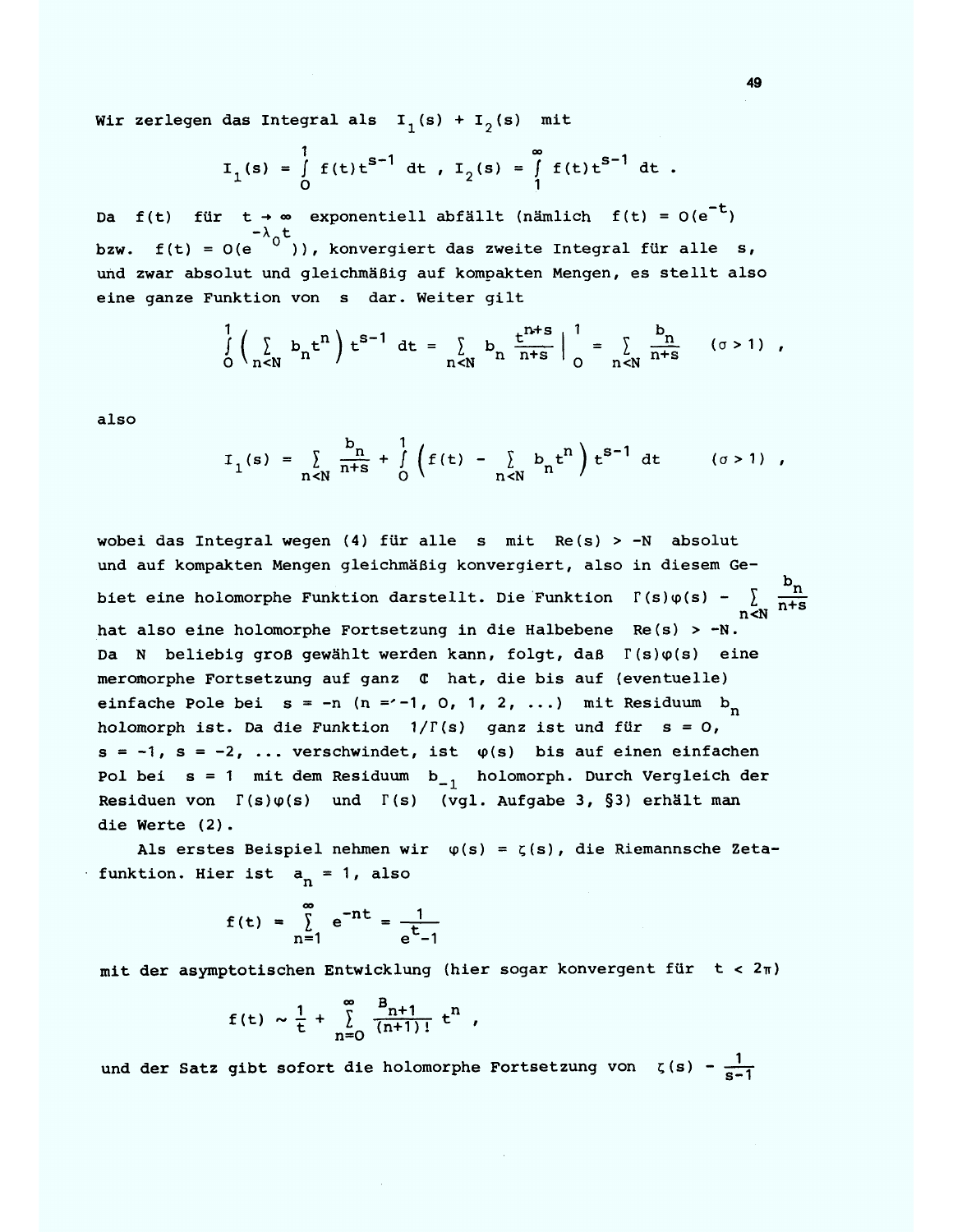auf die ganze Ebene sowie die in §4 erhaltenen Werte

$$
\zeta(-n) = (-1)^n \frac{B_{n+1}}{n+1} = \begin{cases} -\frac{1}{2} & (n = 0) \\ -\frac{B_{n+1}}{n+1} & (n \ge 1, n \text{ ungerade}) \\ 0 & (n \ge 2, n \text{ gerade}) \end{cases}
$$

Wir betrachten jetzt einen Dirichletschen Charakter  $\chi$  (mod N) und setzen  $a_n = \chi(n)$ ,  $\varphi(s) = L(s, \chi)$  in Satz 1. Wegen der Periodizität der Koeffizienten gilt dann

$$
f(t) = \sum_{n=1}^{\infty} \chi(n) e^{-nt}
$$
  
=  $\sum_{m=1}^{N} \chi(m) (e^{-mt} + e^{-(m+N)t} + e^{-(m+2N)t} + ...)$   
=  $\sum_{m=1}^{N} \chi(m) \frac{e^{-mt}}{1-e^{-Nt}}$ .

Die Funktion  $e^{-mt}$  hat für  $t \rightarrow 0$  die asymptotische Entwicklung  $\sum_{k=0}^{\infty} \frac{(-m)^k}{k!} t^k$  und die Funktion  $\frac{1}{1-e^{-Nt}}$  hat die Entwicklung  $\sum_{r=0}^{\infty} \frac{(-1)^r B_r}{r!} (Nt)^{r-1}$ , wobei die  $B_r$  Bernoullische Zahlen sind (s.  $(4.7)$ ). Es gilt also

$$
f(t) \sim \sum_{m=1}^{N} \chi(m) \sum_{k=0}^{\infty} \sum_{r=0}^{\infty} \frac{(-1)^{k+r} m^{k} N^{r-1} B_{r}}{r! k!} t^{r+k-1}
$$

d.h. eine asymptotische Entwicklung der Gestalt (3) mit

(5) 
$$
b_{n} = \sum_{m=1}^{N} \chi(m) \sum_{\substack{k, r \geq 0 \\ k+r=n+1}} \frac{(-1)^{k+r} B_{r} m^{k} N^{r-1}}{k! r!} \qquad (n \geq -1).
$$

Für  $n = -1$  reduziert sich diese Summe auf

$$
b_{-1} = \frac{1}{N} \sum_{m=1}^{N} \chi(m) ,
$$

was für  $\chi$  \*  $\chi$ <sup>0</sup> verschwindet (§5, Satz 2); nach Satz 1 läßt sich also  $L(s, \chi)$  in diesem Fall zu einer für alle s holomorphen Funktion fortsetzen. Für  $\chi = \chi_0$  ist

$$
b_{-1} = \frac{1}{N} \sum_{m=1}^{N} 1 = \frac{\phi(N)}{N}
$$
  
(m, N) = 1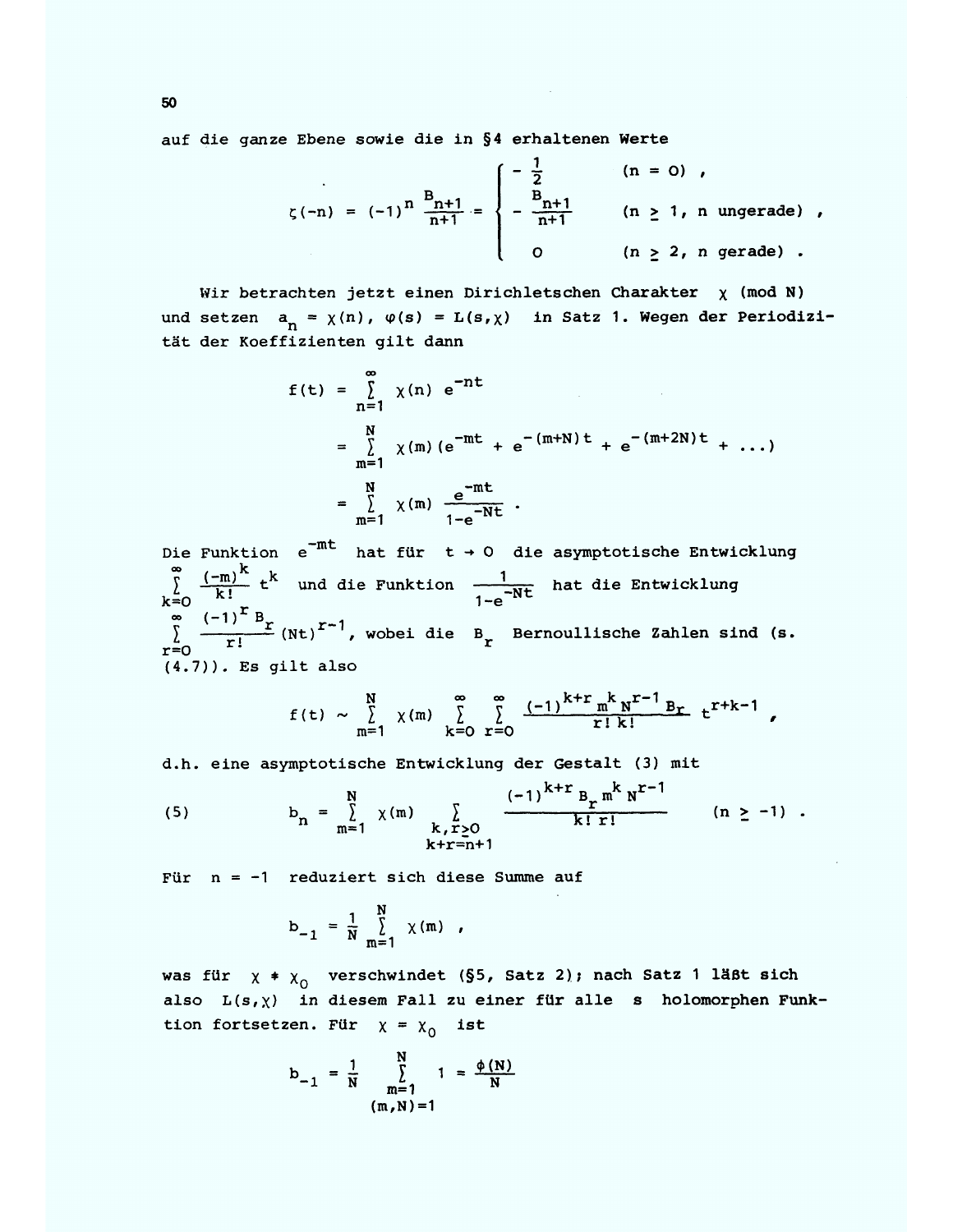# APPENDIX. THE MELLIN TRANSFORM AND RELATED ANALYTIC TECHNIQUES

## D. Zagier

#### 1. The generalized Mellin transformation

The Mellin transformation is a basic tool for analyzing the behavior of many important functions in mathematics and mathematical physics, such as the zeta functions occurring in number theory and in connection with various spectral problems. We describe it first in its simplest form and then explain how this basic definition can be extended to a much wider class of functions, important for many applications.

Let  $\varphi(t)$  be a function on the positive real axis  $t > 0$  which is reasonably smooth (actually, continuous or even piecewise continuous would be enough) and decays rapidly at both 0 and  $\infty$ , i.e., the function  $t^A \varphi(t)$  is bounded on  $\mathbb{R}_+$  for any  $A \in \mathbb{R}$ . Then the integral

$$
\widetilde{\varphi}(s) = \int_0^\infty \varphi(t) \, t^{s-1} \, dt \tag{1}
$$

converges for any complex value of s and defines a holomorphic function of s called the Mellin transform of  $\varphi(s)$ . The following small table, in which  $\alpha$  denotes a complex number and  $\lambda$  a positive real number, shows how  $\tilde{\varphi}(s)$  changes when  $\varphi(t)$  is modified in various simple ways:

$$
\varphi(\lambda t) \quad t^{\alpha} \varphi(t) \qquad \varphi(t^{\lambda}) \qquad \varphi(t^{-1}) \qquad \varphi'(t) \n\lambda^{-s} \widetilde{\varphi}(s) \quad \widetilde{\varphi}(s+\alpha) \quad \lambda^{-s} \widetilde{\varphi}(\lambda^{-1}s) \quad \widetilde{\varphi}(-s) \quad (1-s) \widetilde{\varphi}(s-1)
$$
\n(2)

We also mention, although we will not use it in the sequel, that the function  $\varphi(t)$  can be recovered from its Mellin transform by the inverse Mellin transformation formula

$$
\varphi(t) ~=~ \frac{1}{2\pi i}\int_{C-i\infty}^{C+i\infty}\, \widetilde{\varphi}(s){\,}t^{-s}{\,}ds{\,},
$$

where C is any real number. (That this is independent of C follows from Cauchy's formula.)

However, most functions which we encounter in practise are not very small at both zero and infinity. If we assume that  $\varphi(t)$  is of rapid decay at infinity but grows like  $t^{-A}$  for some real number A as  $t \to 0$ , then the integral (1) converges and defines a holomorphic function only in the right half-plane  $\Re(s) > A$ . Similarly, if  $\varphi(t)$  is of rapid decay at zero but grows like  $t^{-B}$  at infinity for some real number B, then  $\tilde{\varphi}(s)$  makes sense and is holomorphic only in the left half-plane  $\Re(s) < B$ , while if  $\varphi(t)$  has polynomial growth at both ends, say like  $t^{-A}$  at 0 and like  $t^{-B}$  at  $\infty$ with  $A < B$ , then  $\widetilde{\varphi}(s)$  is holomorphic only in the strip  $A < \Re(s) < B$ . But it turns out that in many cases the function  $\tilde{\varphi}(t)$  has a meromorphic extension to a larger half-plane or strip than the one in which the original integral (1) converges, or even to the whole complex plane. Moreover, this extended Mellin transform can sometimes be defined even in cases where  $A > B$ , in which case the integral (1) does not converge for any value of s at all.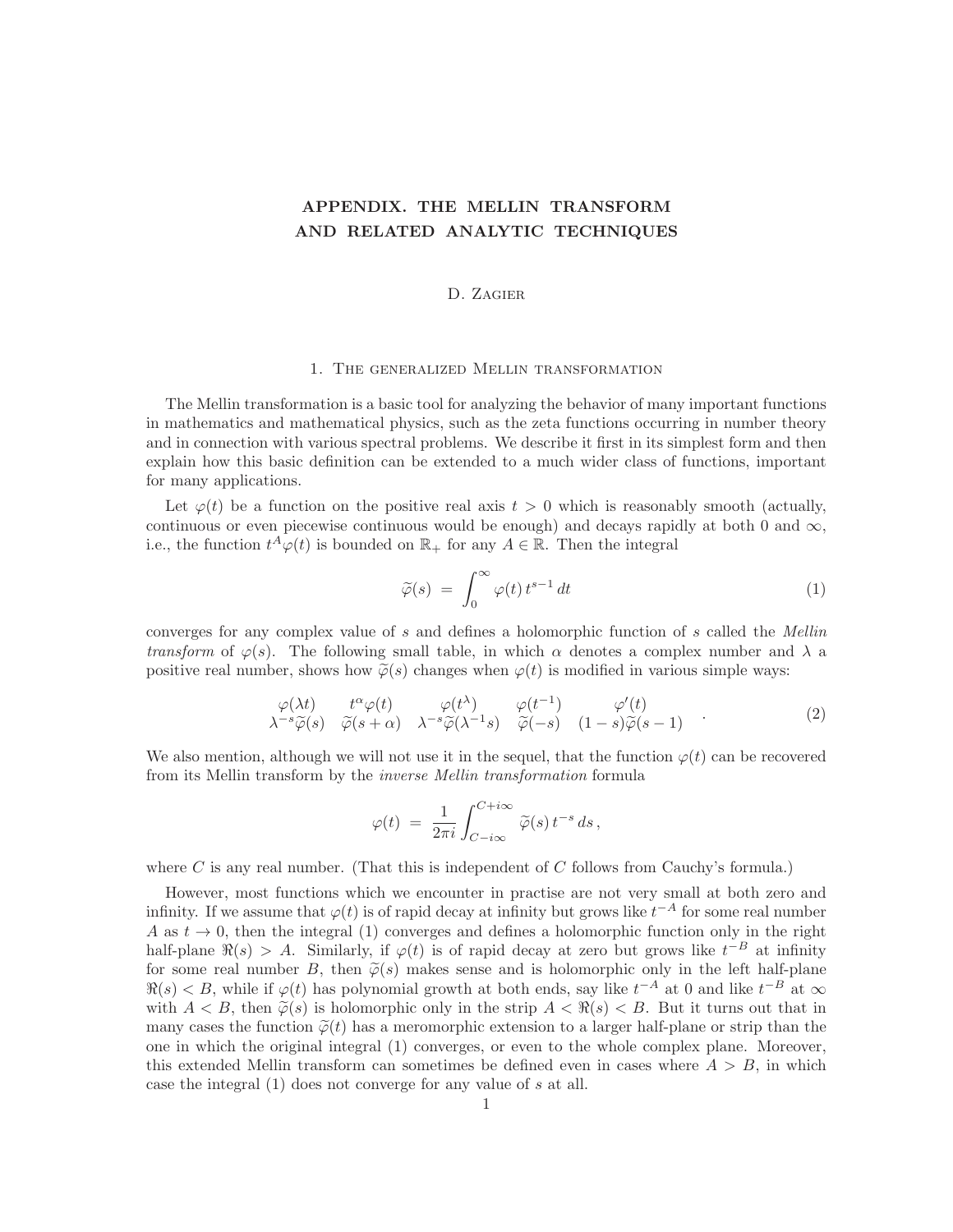Let us start with the frequently occurring case where  $\varphi(t)$  is of rapid decay at infinity and is  $C^{\infty}$  at zero, i.e., it has an asymptotic expansion  $\varphi(t) \sim \sum_{n=0}^{\infty} a_n t^n$  as  $t \to 0$ . (Recall that this means that the difference  $\varphi(t) - \sum_{n=0}^{N-1} a_n t^n$  is  $O(t^N)$  as  $t \to 0$  for any integer  $N \geq 0$ ; it is not required that the series  $\sum a_n t^n$  be convergent for any positive t.) Then for s with  $\Re(s) > 0$  and any positive integer  $N$  the integral  $(1)$  converges and can be decomposed as follows:

$$
\widetilde{\varphi}(s) = \int_0^1 \varphi(t) t^{s-1} dt + \int_1^{\infty} \varphi(t) t^{s-1} dt \n= \int_0^1 \left( \varphi(t) - \sum_{n=0}^{N-1} a_n t^n \right) t^{s-1} dt + \sum_{n=0}^{N-1} \frac{a_n}{n+s} + \int_1^{\infty} \varphi(t) t^{s-1} dt.
$$

The first integral on the right converges in the larger half-plane  $\Re(s) > -N$  and the second for all  $s \in \mathbb{C}$ , so we deduce that  $\widetilde{\varphi}(s)$  has a meromorphic continuation to  $\Re(s) > -N$  with simple poles of residue  $a_n$  at  $s = -n$   $(n = 0, \ldots, N-1)$  and no other singularities. Since this holds for every n, it follows that the Mellin transform  $\widetilde{\varphi}(s)$  in fact has a meromorphic continuation to all of  $\mathbb C$  with simple poles of residue  $a_n$  at  $s = -n$   $(n = 0, 1, 2, ...)$  and no other poles. The same argument shows that, more generally, if  $\varphi(t)$  is of rapid decay at infinity and has an asymptotic expansion

$$
\varphi(t) \sim \sum_{j=1}^{\infty} a_j t^{\alpha_j} \qquad (t \to 0)
$$
\n(3)

as t tends to zero, where the  $\alpha_i$  are real numbers tending to  $+\infty$  as  $j \to \infty$  or complex numbers with real parts tending to infinity, then the function  $\tilde{\varphi}(s)$  defined by the integral (1) for  $\Re(s) > -\min_i \Re(\alpha_i)$  has a meromorphic extension to all of  $\mathbb C$  with simple poles of residue  $a_i$ at  $s = -\alpha_j$  (j = 1,2,...) and no other poles. Yet more generally, we can allow terms of the form  $t^{\alpha}(\log t)^m$  with  $\lambda \in \mathbb{C}$  and  $m \in \mathbb{Z}_{\geq 0}$  in the asymptotic expansion of  $\varphi(t)$  at  $t = 0$  and each such term contributes a pole with principal part  $(-1)^{m}m!/(s+\alpha)^{m+1}$  at  $s=-\alpha$ , because  $\int_0^1 t^{\alpha+s-1} (\log t)^m dt = (\partial/\partial \alpha)^m \int_0^1 t^{\alpha+s-1} dt = (-1)^m m! / (\alpha+s)^{m+1}$  for  $\Re(s+\alpha) > 0$ .

By exactly the same considerations, or by replacing  $\varphi(t)$  by  $\varphi(t^{-1})$ , we find that if  $\varphi(t)$  is of rapid decay (faster than any power of t) as  $t \to 0$  but has an asymptotic expansion of the form

$$
\varphi(t) \sim \sum_{k=1}^{\infty} b_k t^{\beta_k} \qquad (t \to \infty)
$$
 (4)

at infinity, where now the exponents  $\beta_k$  are complex numbers whose real parts tend to  $-\infty$ , then the function  $\tilde{\varphi}(s)$ , originally defined by (1) in a left half-plane  $\Re(s) < -\max_k \Re(\beta_k)$ , extends meromorphically to the whole complex s-plane with simple poles of residue  $-b_k$  at  $s = -\beta_k$  and no other poles. (More generally, again as before, we can allow terms  $b_k t^{\beta_k} (\log t)^{n_k}$  in (3) which then produce poles with principal parts  $(-1)^{n_k+1}n_k!b_k/(s+\beta_k)^{n_k+1}$  at  $s=-\beta_k$ .)

Now we can use these ideas to define  $\widetilde{\varphi}(s)$  for functions which are not small either at 0 or at  $\infty$ , even when the integral (1) does not converge for any value of s. We simply assume that  $\varphi(t)$  is a smooth (or continuous) function on  $(0, \infty)$  which has asymptotic expansions of the forms (3) and (4) at zero and infinity, respectively. (Again, we could allow more general terms with powers of  $\log t$  in the expansions, as already explained, but the corresponding modifications are easy and for simplicity of expression we will assume expansions purely in powers of  $t$ .) For convenience we assume that the numbering s such that  $\Re(\alpha_1) \leq \Re(\alpha_2) \leq \cdots$  and  $\Re(\beta_1) \geq \Re(\beta_2) \geq \cdots$ . Then, for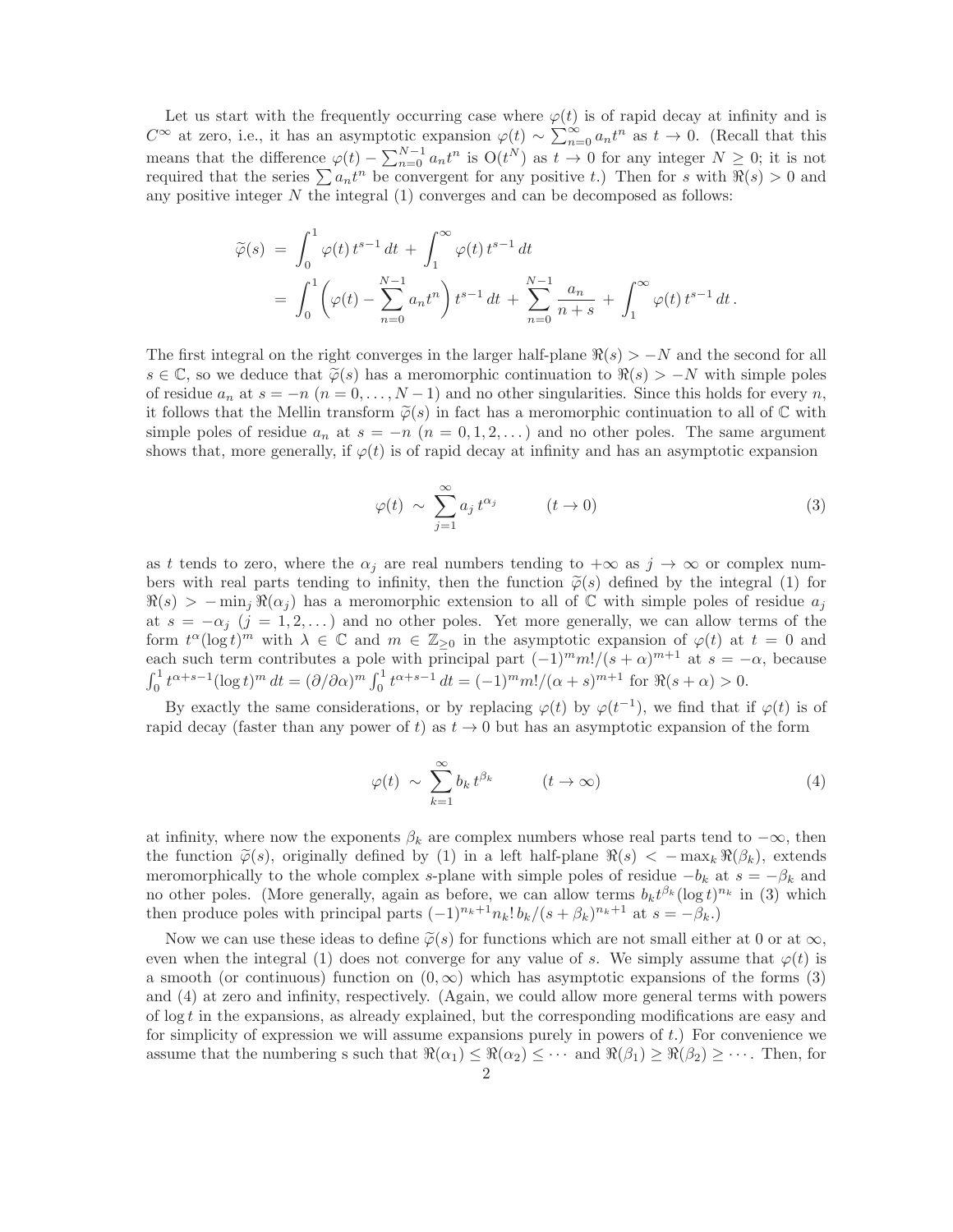any  $T > 0$  (formerly we took  $T = 1$ , but the extra freedom of being able to choose any value of T will be very useful later) we define two "half-Mellin transforms"  $\tilde{\varphi}_{\leq T}(s)$  and  $\tilde{\varphi}_{\geq T}(s)$  by

$$
\widetilde{\varphi}_{\leq T}(s) = \int_0^T \varphi(t) t^{s-1} dt \qquad (\Re(s) > -\Re(\alpha_1)),
$$
  

$$
\widetilde{\varphi}_{\geq T}(s) = \int_T^\infty \varphi(t) t^{s-1} dt \qquad (\Re(s) < -\Re(\beta_1)).
$$

Just as before, we see that for each integer  $J \geq 1$  the function  $\tilde{\varphi}_{\leq T}(s)$  extends by the formula

$$
\widetilde{\varphi}_{\leq T}(s) = \int_0^T \left( \varphi(t) - \sum_{j=1}^J a_j t^{\alpha_j} \right) t^{s-1} dt + \sum_{j=1}^J \frac{a_j}{s + \alpha_j} T^{s + \alpha_j}
$$

to the half-plane  $\Re(s) > -\Re(\alpha_{J+1})$  and hence, letting  $J \to \infty$ , that  $\tilde{\varphi}_{\leq T}(s)$  is a meromorphic function of s with simple poles of residue  $a_j$  at  $s = -\alpha_j$   $(j = 1, 2, ...)$  and no other poles. Similarly,  $\tilde{\varphi}_{\geq T}(s)$  extends to a meromorphic function whose only poles are simple ones of residue  $-b_k$  at  $s = -\beta_k$ . We now define

$$
\widetilde{\varphi}(s) = \widetilde{\varphi}_{\leq T}(s) + \widetilde{\varphi}_{\geq T}(s). \tag{4}_{\frac{1}{2}}^{\frac{1}{2}}
$$

This is a meromorphic function of s and is independent of the choice of T, since the effect of changing T to T' is simply to add the everywhere holomorphic function  $\int_T^{T'} \varphi(t) t^{s-1} dt$  to  $\widetilde{\varphi}_{\leq T}(s)$ and subtract the same function from  $\tilde{\varphi}_{\geq T}(s)$ , not affecting the sum of their analytic continuations.

In summary, if  $\varphi(t)$  is a function of t with asymptotic expansions as a sum of powers of t (or of powers of t multiplied by integral powers of  $\log t$ ) at both zero and infinity, then we can define in a canonical way a Mellin transform  $\tilde{\varphi}(s)$  which is meromorphic in the entire s-plane and whose poles reflect directly the coefficients in the asymptotic expansions of  $\varphi(t)$ . This definition is consistent with and has the same properties  $(2)$  as the original definition  $(1)$ . We end this section by giving two simple examples, while Sections 2 and 3 will give further applications of the method.

**Example 1.** Let  $\varphi(t) = t^{\alpha}$ , where  $\alpha$  is a complex number. Then  $\varphi$  has an asymptotic expansion (3) at 0 with a single term  $\alpha_1 = \alpha$ ,  $a_1 = 1$ , and an asymptotic expansion (4) at  $\infty$  with a single term  $\beta_1 = \alpha, b_1 = 1$ . We immediately find that  $\tilde{\varphi}_{\leq T}(s) = T^{s+\alpha}/(s+\alpha)$  for  $\Re(s+\alpha) > 0$  and  $\widetilde{\varphi}_{\geq T}(s) = -T^{s+\alpha}/(s+\alpha)$  for  $\Re(s+\alpha) < 0$ , so that, although the original Mellin transform integral (1) does not converge for any value of s, the function  $\tilde{\varphi}(s)$  defined as the sum of the meromorphic continuations of  $\tilde{\varphi}_{\leq T}(s)$  and  $\tilde{\varphi}_{\geq T}(s)$  makes sense, is independent of T, and in fact is identically zero. More generally, we find that  $\tilde{\varphi}(s) \equiv 0$  whenever  $\varphi(t)$  is a finite linear combination of functions of the form  $t^{\alpha} \log^m t$  with  $\alpha \in \mathbb{C}$ ,  $m \in \mathbb{Z}_{\geq 0}$ . (These are exactly the functions whose images  $\varphi_{\lambda}(t) = \varphi(\lambda t)$  under the action of the multiplicative group  $\mathbb{R}_{+}$  span a finite-dimensional space.) In particular, we see that the generalized Mellin transformation is no longer injective.

**Example 2.** Let  $\varphi(t) = e^{-t}$ . Here the integral (1) converges for  $\Re(s) > 0$  and defines Euler's gamma-function  $\Gamma(s)$ . From the fact that  $\varphi(t)$  is of rapid decay at infinity and has the asymptotic (here even convergent) expansion  $\sum_{n=0}^{\infty} (-t)^n/n!$  at zero, we deduce that  $\Gamma(s) = \tilde{\varphi}(s)$  has a meromorphic continuation to all s with a simple pole of residue  $(-1)^n/n!$  at  $s = -n$   $(n = 0, 1, ...)$ and no other poles. Of course, in this special case these well-known properties can also be deduced from the functional equation  $\Gamma(s + 1) = s\Gamma(s)$  (proved for  $\Re(s) > 0$  by integration by parts in the integral defining  $\Gamma(s)$ ), N applications of which gives the meromorphic extension  $\Gamma(s) = s^{-1}(s+1)^{-1} \cdots (s+N-1)^{-1} \Gamma(s+N)$  of  $\Gamma(s)$  to the half-plane  $\Re(s) > -N$ .

From the first of the properties listed in (2), we find the following formula, which we will use many times:

$$
\varphi(t) = e^{-\lambda t} \quad \Rightarrow \quad \widetilde{\varphi}(s) = \Gamma(s) \lambda^{-s} \qquad (\lambda > 0). \tag{5}
$$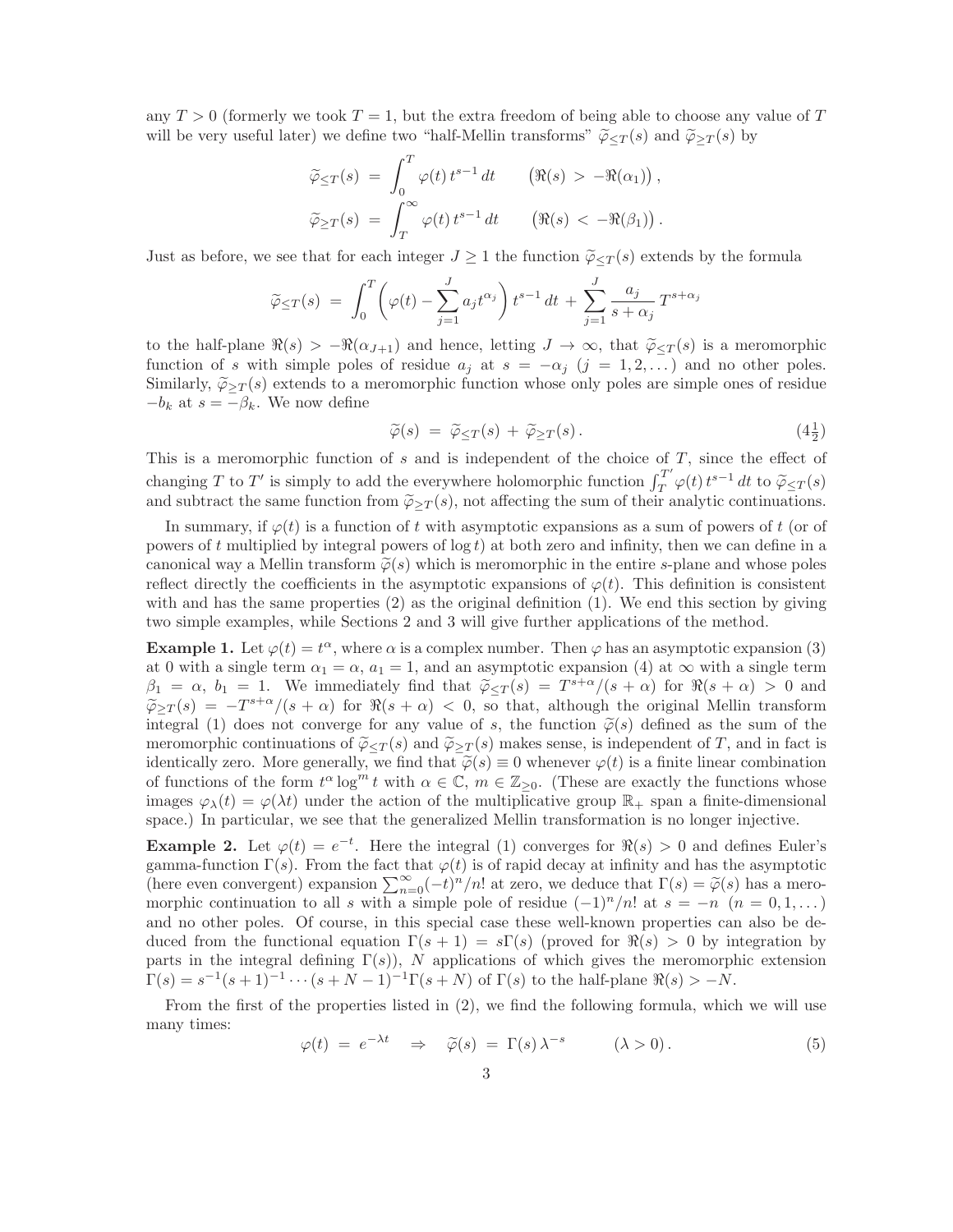#### 2. Dirichlet series and their special values

In this section we look at functions  $\varphi(t)$  for which the Mellin transform defined in Section 1 is related to a Dirichlet series. The key formula is (5), because it allows us to convert Dirichlet series into exponential series, which are much simpler.

**Example 3.** Define  $\varphi(t)$  for  $t > 0$  by  $\varphi(t) = 1/(e^t - 1)$ . This function is of rapid decay at infinity and has an asymptotic expansion (actually convergent for  $t < 2\pi$ )

$$
\frac{1}{e^t - 1} = \frac{1}{t + \frac{t^2}{2} + \frac{t^3}{6} + \dots} = \sum_{r=0}^{\infty} \frac{B_r}{r!} t^{r-1}
$$
(6)

with certain rational coefficients  $B_0 = 1, B_1 = -\frac{1}{2}, B_2 = \frac{1}{6}, \dots$  called *Bernoulli numbers*. From the results of Section 1 we know that the Mellin transform  $\tilde{\varphi}(s)$ , originally defined for  $\Re(s) > 1$ by the integral (1), has a meromorphic continuation to all s with simple poles of residue  $B_r/r!$ at  $s = 1 - r$   $(r = 0, 1, 2, ...)$ . On the other hand, since  $e^t > 1$  for  $t > 0$ , we can expand  $\varphi(t)$ as a geometric series  $e^{-t} + e^{-2t} + e^{-3t} + \cdots$ , so (5) gives (first in the region of convergence)  $\widetilde{\varphi}(s) = \Gamma(s)\zeta(s)$ , where

$$
\zeta(s) = \sum_{m=1}^{\infty} \frac{1}{m^s} \qquad (\Re(s) > 1)
$$
\n
$$
(7)
$$

is the Riemann zeta function. Since  $\Gamma(s)$ , as we have seen is also meromorphic, with simple poles of residue  $(-1)^n/n!$  at non-positive integral arguments  $s = -n$  and no other poles, and since  $\Gamma(s)$  (as is well-known and easily proved) never vanishes, we deduce that  $\zeta(s)$  has a meromorphic continuation to all s with a unique simple pole of residue  $1/\Gamma(1) = 1$  at  $s = 1$  and that its values at non-positive integral arguments are rational numbers expressible in terms of the Bernoulli numbers:

$$
\zeta(-n) = (-1)^n \frac{B_{n+1}}{n+1} \qquad (n = 0, 1, 2, \dots). \tag{8}
$$

**Example 4.** To approach  $\zeta(s)$  in another way, we choose for  $\varphi(t)$  the theta function

$$
\vartheta(t) = \sum_{n = -\infty}^{\infty} e^{-\pi n^2 t} \qquad (t > 0).
$$
\n(9)

(The factor  $\pi$  in the exponent has been included for later convenience.) We can write this out as

$$
\vartheta(t) = 1 + 2e^{-\pi t} + 2e^{-4\pi t} + \cdots, \tag{10}
$$

and since the generalized Mellin transform of the function 1 is identically  $\hat{0}$  by Example 1, we deduce from (5) that  $\tilde{\varphi}(s) = 2 \zeta^*(2s)$ , where

$$
\zeta^*(s) = \pi^{-s/2} \Gamma(s/2) \zeta(s). \tag{11}
$$

To obtain the analytic properties of  $\zeta(s)$  from the results of Section 1, we need the asymptotics of  $\vartheta(t)$  at zero and infinity. They follow immediately from the following famous result, due to Jacobi: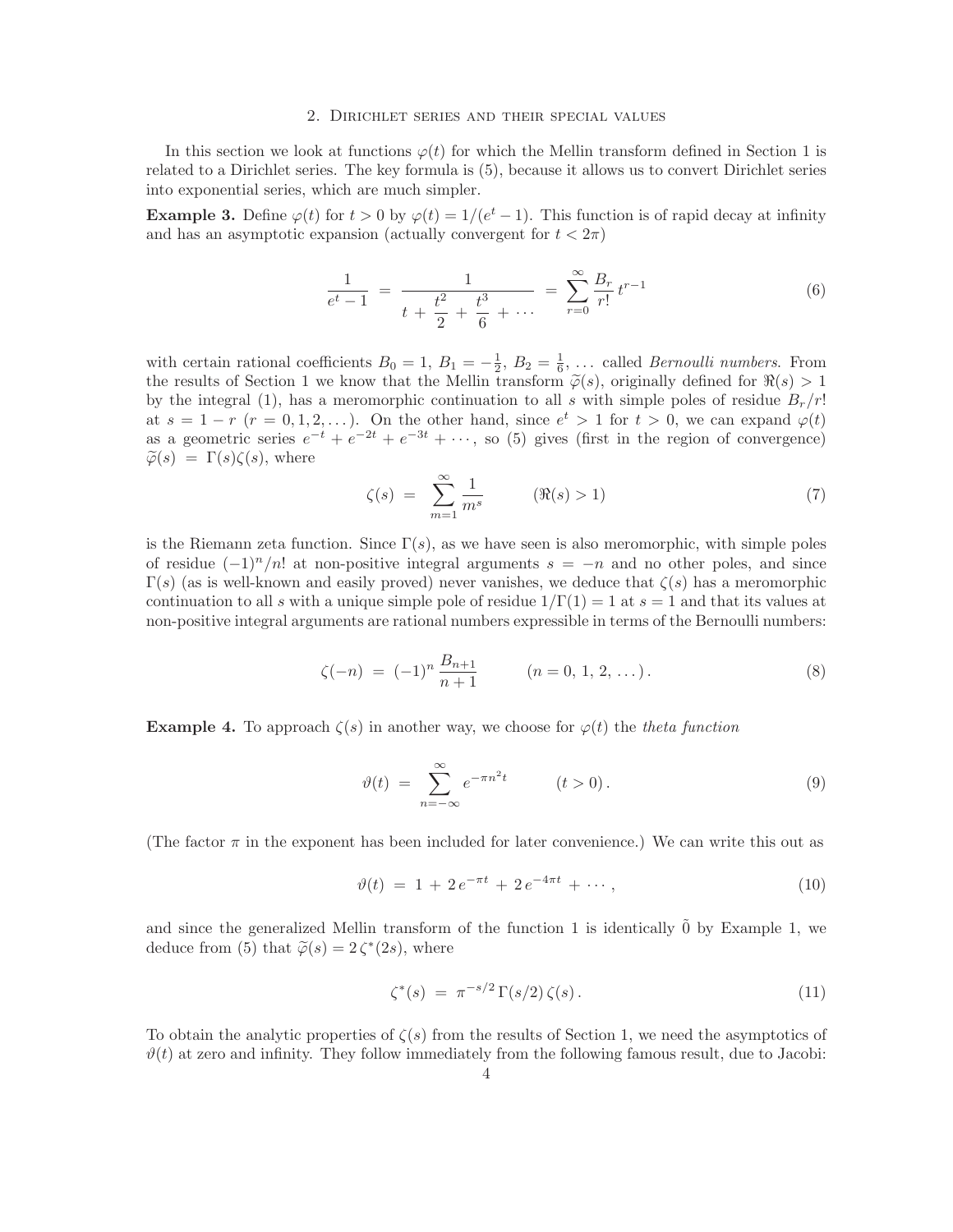This time we find the expansions

$$
f_3(\varepsilon) = \frac{2}{3}\varepsilon^{-1} + C'\varepsilon^{1/2} + O(e^{-\pi/\varepsilon}), \qquad f_4(\varepsilon) = \frac{\pi^2}{45}\varepsilon^{-2} - \frac{2}{3}\varepsilon^{-1/2} + O(\sqrt{\varepsilon}e^{-\pi/\varepsilon})
$$

for  $\varepsilon$  small, the non-exponentially small terms which depend on T again cancel, and taking  $T = 1/\lambda$ to make the error as small as possible we obtain (34). The details are left to the reader.

As a final comment, we mention that the constants  $C$  and  $C'$  occurring in  $(33)$  and  $(34)$  can be evaluated rapidly by the same method as in **B**, with  $\vartheta(t)^2$  instead of  $\vartheta(t)^2 \vartheta(\lambda t)$ , using the fact that the Dirichlet series  $4\zeta(s)L_4(s)$  is the Mellin transform of  $\vartheta(t)^2$ . Their numercal values are

> $C \ = \ 0.915965594177219015054603514932384110774149374281672134 \cdots \ ,$  $C' = 1.437745544887643506932003436389999650184840340379933997...$

## 4. ASYMPTOTICS OF SUMS OF THE FORM  $\sum f(nt)$

In this section we describe an extremely useful, and not sufficiently well known, asymptotic formula for functions given by expansions of the form

$$
g(t) = f(t) + f(2t) + f(3t) + \cdots, \qquad (37)
$$

where  $f : (0, \infty) \to \mathbb{C}$  is a smooth function of sufficiently rapid decay to ensure the convergence of the series (say  $f(t) = O(t^{-1-\epsilon})$  as  $t \to \infty$ ) and having a known asymptotic expansion at  $t = 0$ . In the simplest situation, we assume that  $f$  has a power series expansion (which may be only asymptotic rather than convergent, i.e. f need only be differentiable rather than analytic at the origin)

$$
f(t) \sim \sum_{n=0}^{\infty} b_n t^n \qquad (t \to 0).
$$
 (38)

First, let us try to guess what the answer should be. On the one hand we can argue à la Euler, simply substituting the expansion (38) into (37) and interchanging the order of summation, without worrying about convergence problems. This gives

$$
g(t) \sim \sum_{m=1}^{\infty} \sum_{n=0}^{\infty} b_n (mt)^n = \sum_{n=0}^{\infty} b_n \left( \sum_{m=1}^{\infty} m^n \right) t^n = \sum_{n=0}^{\infty} b_n \zeta(-n) t^n.
$$
 (39)

Of course this calculation is meaningless, since not only is the interchange of summation not permitted, but each of the interior sums  $\sum_m m^n$  is divergent. Nevertheless, we know from Section 2, and Euler knew non-rigorously in 1749, that the numbers  $\zeta(-n)$  do make sense and are certain rational numbers given by equation (8), so that at least the final expression in (39) makes sense as a formal power series. Alternatively, we can proceed à la Riemann and consider  $(37)$  for t small as  $1/t$  times an approximation to the integral

$$
I_f = \int_0^\infty f(t) \, dt \,. \tag{40}
$$

This suggests instead that the correct asymptotic expansion of  $g(t)$  near 0 should be given by

$$
g(t) \sim \frac{I_f}{t} \qquad (t \to 0), \tag{41}
$$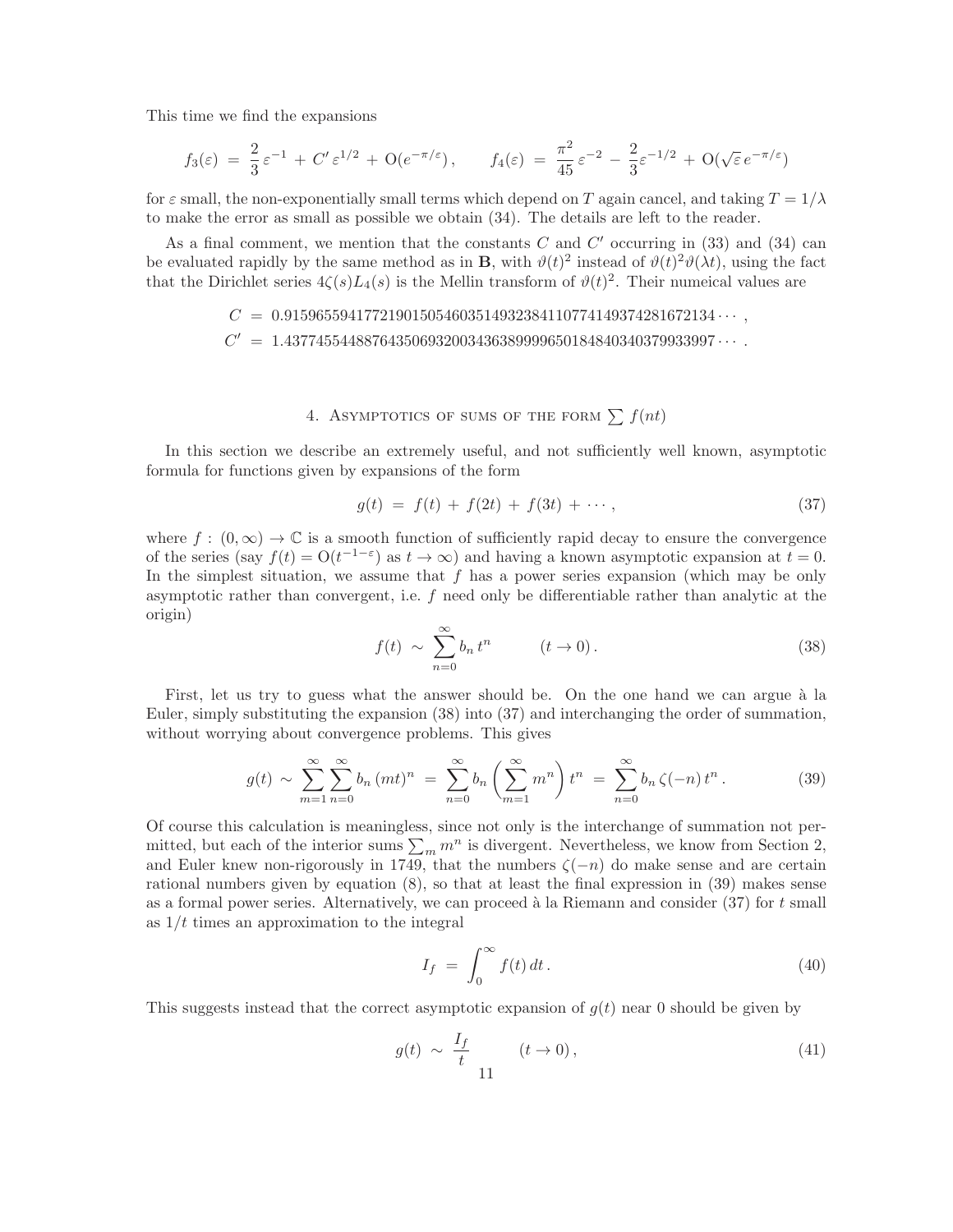and indeed this formula is true, by the very definition of Riemann integrals as limits of sums, if we interpret the symbol of asymptotic equality " $\sim$ " in its weak sense, as saying simply that the ratio of the expressions on its left and right tends to 1 as  $t \to 0$ . However, we are using " $\sim$ " in its strong sense, where  $g(t) \sim \sum_{\lambda} a_{\lambda} t^{\lambda}$  means that the difference between  $g(t)$  and the finite sum  $\sum_{\lambda \leq C} a_{\lambda} t^{\lambda}$  is  $O(t^C)$  as  $t \to 0$  for any value of C, no matter how large. In this stronger sense, neither (39) nor (41) gives the correct asymptotic development of g. Remarkably enough, however, their sum does give the right answer:

**Proposition 3.** Let f be a  $C^{\infty}$  function on the positive real line which has the asymptotic development (38) at the origin and, rogether with all its derivatives, is of rapid decay at infinity. Then the function  $g(t)$  defined by (37) has the asymptotic development

$$
g(t) \sim \frac{I_f}{t} + \sum_{n=0}^{\infty} b_n \frac{B_{n+1}}{n+1} (-t)^n
$$
 (42)

as  $t \to 0$ , where  $I_f$  is defined by equation (40).

Remark. The relationship of Proposition 3 to the discussion of the Mellin transform in  $\S_{1-3}$  is very easy to describe. Suppose for simplicity that  $f(t)$  is of rapid decay as  $t \to \infty$ . Then (38) implies that the Mellin transform  $\tilde{f}(s)$ , defined for  $\Re(s) > 0$  as  $\int_0^\infty f(t)t^{s-1}dt$ , has a meromorphic continuation to all s with simple poles of reside  $b_n$  at  $s = -n$   $(n = 0, 1, 2, ...)$  and with no other singularities. But the transformation rules (2) of the Mellin transform imply that the Mellin transform  $\tilde{g}(s)$  of  $g(t)$  equals  $\zeta(s)f(s)$ , so it has (at most) simple poles of residue  $f(1) = I_f$  at  $s = 1$ and residue  $\zeta(-n)b_n$  at  $s = -n$   $(n = 0, 1, 2, ...)$ . Since  $g(t)$  is small at infinity, it follows that, if  $g(t)$  has an asymptotic expansion as  $t \to 0$  of the form  $\sum_j a_j t^{\alpha_j}$  (or even  $\sum_j a_j t^{\alpha_j} (\log t)^{m_j}$ ), then this expansion is necessarily given by eq. (42).

Proof. We begin by describing the Euler-Maclaurin summation formula. To state it, we need the Bernoulli polynomials  $B_n(x)$ , which can be described by the generating function (22), by the explicit formula (23) in terms of Bernoulli numbers, or, most beautiful, by the property that  $\int_{a}^{a+1} B_n(x) dx = a^n$  for every a. (It is easy to see that there is only one polynomial  $B_n(x)$  with this property for each  $n$ .) From any of these definitions we can deduce without difficulty that  $B'_n(x) = nB_{n-1}(x)$  and that  $B_n(x+1) - B_n(x) = nx^{n-1}$ .

Now let  $f$  be a smooth function on the positive reals. Integration by parts and the fact that  $B_1(0) = \frac{1}{2} = -B_1(0)$  but  $B_{n+1}(1) = B_{n+1}(0) = B_{n+1}$  for  $n \ge 2$  gives

$$
\int_0^1 f^{(n)}(x) \frac{B_n(x)}{n!} dx = -\int_0^1 f^{(n+1)}(x) \frac{B_{n+1}(x)}{(n+1)!} dx + \begin{cases} \frac{1}{2}[f(0) + f(1)] & \text{if } n = 0, \\ \frac{B_{n+1}}{(n+1)!}[f^{(n)}(1) - f^{(n)}(0)] & \text{if } n \ge 1 \end{cases}
$$

and hence, by induction on N,

$$
\int_0^1 f(x) dx = \frac{1}{2} [f(0) + f(1)] + \sum_{n=1}^{N-1} \frac{(-1)^n B_{n+1}}{(n+1)!} [f^{(n)}(1) - f^{(n)}(0)] + (-1)^N \int_0^1 f^{(N)}(x) \frac{B_N(x)}{N!} dx
$$

for every integer  $N \ge 1$ . Replacing  $f(x)$  by  $f(x + m - 1)$  and summing over  $m = 1, 2, \ldots, M$  gives

$$
\int_{0}^{M} f(x) dx = \frac{f(0)}{2} + \sum_{m=1}^{M-1} f(m) + \frac{f(M)}{2} + \sum_{n=1}^{N-1} \frac{(-1)^{n} B_{n+1}}{(n+1)!} [f^{(n)}(M) - f^{(n)}(0)] + (-1)^{N} \int_{0}^{M} f^{(N)}(x) \frac{\bar{B}_{N}(x)}{N!} dx
$$
\n(43)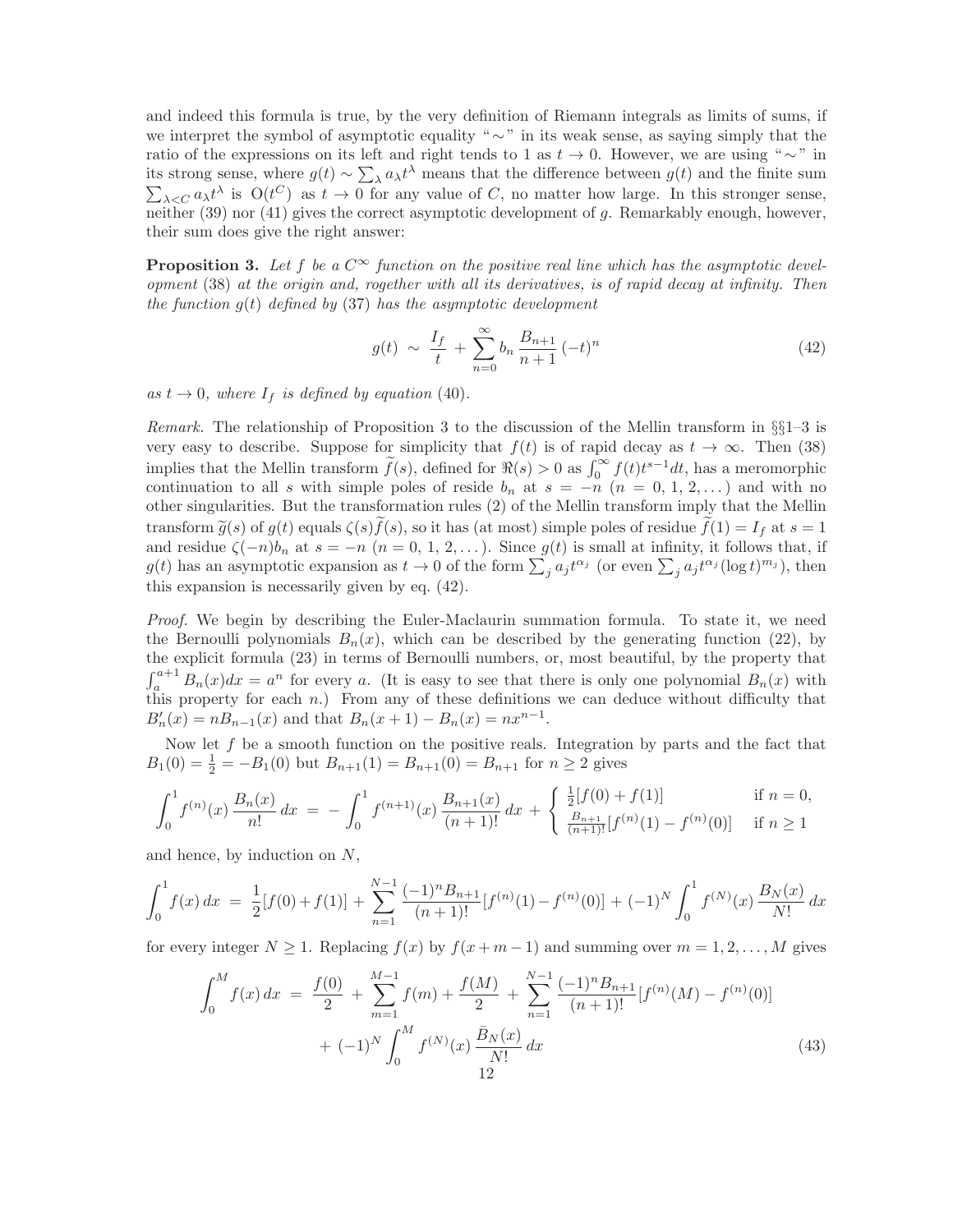where  $B_N(x) = B_N(x - [x])$ . This is the Euler-Maclaurin summation formula.

Now assume that f and each of its derivatives is of rapid decay at infinity, so that  $\int_0^\infty |f^{(N)}(x)| dx$ converges. Since  $\bar{B}_N(x)$  is periodic and hence bounded, we can let  $M \to \infty$  in (43) to get

$$
\sum_{m=1}^{\infty} f(m) = \int_0^{\infty} f(x) dx + \sum_{n=0}^{N-1} \frac{(-1)^n B_{n+1}}{(n+1)!} f^{(n)}(0) - (-1)^N \int_0^{\infty} f^{(N)}(x) \frac{\bar{B}_N(x)}{N!} dx.
$$

Replacing  $f(x)$  by  $f(tx)$  and then x by  $x/t$  with  $t > 0$  changes this formula to

$$
\sum_{m=1}^{\infty} f(mt) = \frac{1}{t} \int_0^{\infty} f(x) dx + \sum_{n=0}^{N-1} \frac{(-1)^n B_{n+1}}{(n+1)!} f^{(n)}(0) t^n + (-t)^{N-1} \int_0^{\infty} f^{(N)}(x) \frac{\bar{B}_N(x/t)}{N!} dx.
$$

The last integral is bounded as  $t \to 0$  with N fixed for the same reason as before, so the final term is  $O_N(t^{N-1})$ . Substituting  $f^{(n)}(0) = n! b_n$  from (38), we get the desired asymptotic formula (42).  $\Box$ 

Before giving examples of Proposition 3, we mention three extensions to more general sums.

1. First, instead of (37) we can look at shifted sums of the form  $g(t) = \sum_{m=0}^{\infty} f((m+a)t)$ , where  $a > 0$ . Here the "Riemann Ansatz" and the "Euler Ansatz" predict  $I_f t^{-1}$  and  $\sum_{n=0}^{\infty} b_n \zeta(-n, a)t^n$ for the asymptotic expansion of  $g$ , and again the correct answer is the sum of these two:

$$
\sum_{m=0}^{\infty} f((m+a)t) \sim \frac{I_f}{t} + \sum_{n=0}^{\infty} b_n \frac{B_{n+1}(a)}{n+1} t^n \tag{44}
$$

(cf. equation (23)). The proof is similar to that of Proposition 3 and will be omitted. By taking rational values of  $a$  in  $(44)$  and forming suitable linear combinations, we can use this formula to give the asymptotic development of  $\sum_{m\geq 1} \chi(m)f(mt)$  as  $t \to 0$  for any periodic function  $\chi(m)$ , such as a Dirichlet character.

2. Next, we can allow non-integral exponents of t in (38). If the expansion of  $f(t)$  at the origin contains terms  $b_{\lambda}t^{\lambda}$  with arbitrary real numbers  $\lambda > -1$  (or complex numbers with real part greater than  $-1$ ), then the formula for g need only be modified by adding the corresponding terms  $b_{\lambda} \zeta(-\lambda) t^{\lambda}$ . Terms with  $\lambda < -1$  are not interesting since they can simply be subtracted from  $f(t)$ , since the sum  $\sum_m b_m(mt)\lambda$  then converges absolutely. The limiting case  $\lambda = -1$  is of interest because it occurs in various applications. Here the answer (proved most easily by taking one function, like  $t^{-1}e^{-t}$ , which has a  $1/t$  singularity at the origin and for which  $\sum f(mt)$  can be computed exactly) is

$$
f(t) \sim \sum_{\lambda \geq -1} b_{\lambda} t^{\lambda} \quad \Rightarrow \quad \sum_{m=1}^{\infty} f(mt) \sim \frac{1}{t} \left( b_{-1} \log \frac{1}{t} + I_{f}^{*} \right) + \sum_{\lambda > -1}^{\infty} b_{\lambda} \zeta(-\lambda) (-t)^{\lambda}, \tag{45}
$$

where  $I_f^* = \int_0^\infty (f(t) - b_{-1}e^{-t}/t)dt$ .

**3.** Finally, we can also allow terms of the form  $t^{\lambda}(\log t)^n$  in the expansion of  $f(t)$ , the corresponding contribution to  $g(t)$  being simply the *n*th derivative with respect to  $\lambda$  of  $\zeta(-\lambda)t^{\lambda}$ , e.g. a term  $t^{\lambda} \log \frac{1}{t}$  in the expansion of  $f(t)$  at 0 leads to a term  $t^{\lambda}(\zeta(-\lambda)) \log \frac{1}{t} + \zeta'(-\lambda)$  in the expansion at 0 of  $g(t)$ . In particular, using the known value  $\zeta'(0) = -\frac{1}{2} \log(2\pi)$  we find

$$
f(t) \sim b \log \frac{1}{t} + \sum_{n=0}^{\infty} b_n t^n \quad \Rightarrow \quad \sum_{m=1}^{\infty} f(mt) \sim \frac{I_f}{t} - \frac{b}{2} \log \frac{2\pi}{t} + \sum_{n=0}^{\infty} b_n \zeta(-n) t^n. \tag{46}
$$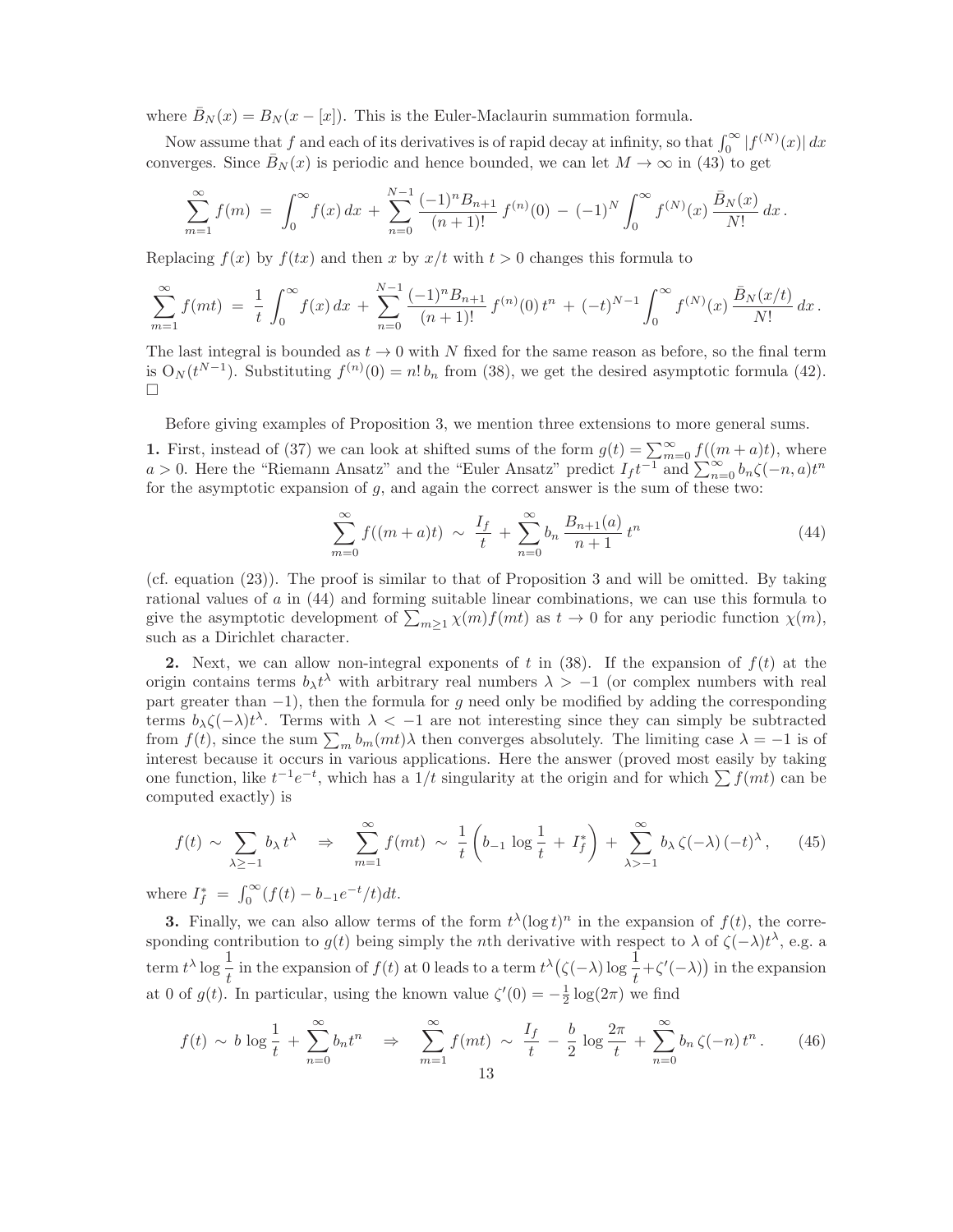We end by giving four examples—two easy and two harder—to illustrate how these asymptotic formulas work.

**Example 1.** Take  $f(t) = e^{-\lambda t}$  with  $\lambda > 0$ . This function is smooth, small at infinity, and has an expansion (38) at  $t = 0$  with  $b_n = (-\lambda)^n/n!$ . The integral  $I_f$  equals  $1/\lambda$ . Hence (42) gives  $g(t) \sim \frac{1}{\lambda t} + \sum_{n=0}^{\infty}$  $n=0$  $\frac{B_{n+1}}{(n+1)!} (\lambda t)^n$  as the asymptotic expansion of  $g(t) = \sum_{m=0}^{\infty}$  $m=1$  $f(mt) = \frac{1}{e^{\lambda t} - 1}$ , in accordance with the definition (6) of the Bernoulli numbers.

**Example 2.** Now take  $f(t) = e^{-\lambda t^2}$  with  $\lambda > 0$ . This function is again smooth and small at infinity, and has an expansion (38) at  $t = 0$  with  $b_{2n} = (-\lambda)^n/n!$  and  $b_n = 0$  for n odd. Since all Bernoulli numbers with odd indices  $> 1$  vanish, the asymptotic expansion in  $(42)$  breaks off after two terms, and we find  $g(t) = I_f/t - 1/2 + O(t^N)$  for all N, with  $I_f = \sqrt{\pi/4\lambda}$ . In this case, of course, we know much more, because  $g(t)$  is simply  $\frac{1}{2}(\vartheta(\lambda t^2/\pi) - 1)$  with  $\vartheta(t)$  as in eq. (9), and therefore equation (12) gives the much more precise statement  $g(t) = I_f/t - 1/2 + O(t^{-1}e^{-\pi^2/\lambda t^2})$ . The same applies to any function  $f(t)$  whose expansion at  $t = 0$  has only even powers of t. For such a function, the expansion (42) collapses to  $g(t) \sim I_f/t - b_0/2$ , but this is always just a weakening of the Poisson summation formula (13), because we can extend  $f(t)$  by  $f(t) = f(|t|)$  to a smooth even function on the real line and use (14) to get the exact formula

$$
2g(t) + f(0) = \sum_{n \in \mathbb{Z}} f(nt) = \frac{1}{t} \sum_{n \in \zeta} \widehat{f}(nt) = \frac{2I_f}{t} + \frac{2}{t} \sum_{n=1}^{\infty} \widehat{f}(nt),
$$

and the smoothness of f implies that the function  $\widehat{f}(y)$  decays at infinity more rapidly than any negative power of y. The right way to think of Proposition 3 is therefore as a replacement for the Poisson summation formula when one is confronted with a sum over only positive integers rather than a sum over all of Z. Such sums are very much harder to study than sums over all integers—just think of the special values of the Riemann zeta function, where the numbers  $\zeta(2k)$ can be obtained in closed form because they can be written as  $\frac{1}{2} \sum_{n \in \mathbb{Z}}^{\prime} n^{-k}$ , while the numbers  $\zeta(2k+1)$ , which cannot be reduced to sums over all of Z in this way, are not known exactly.

Example 3. As our next example, we consider the function

$$
g_k(q) = \sum_{n=1}^{\infty} \sigma_{k-1}(n) q^n \qquad (0 < q < 1),
$$

where k is an integer greater than 1 and  $\sigma_{k-1}(n)$  denotes the sum of the  $(k-1)$ st powers of the divisors of a natural number  $n$ . In the theory of modular forms, it is shown that if  $k$  is even and larger than 2, then  $g_k$  satisfies the functional equation

$$
-\frac{B_k}{2k} + g_k(e^{-2\pi t}) = \frac{(-1)^{k/2}}{t^k} \left(-\frac{B_k}{2k} + g_k(e^{-2\pi/t})\right) \qquad (k = 4, 6, 8, \dots; t > 0).
$$

In particular,  $g_k(e^{-2\pi t})$  has the terminating asymptotic expansion

$$
g_k(e^{-2\pi t}) = -(-1)^{k/2} \frac{B_k}{2k} t^{-k} + \frac{B_k}{2k} + \mathcal{O}(t^N) \qquad (\forall N > 0)
$$
 (47)

as  $t \to 0$  in these cases. Let us see how Proposition 3 permits us to recover this asymptotic formula using without knowing the modularity, and at the same time tells us why  $(47)$  fails for  $k = 2$  or k odd and what replaces it in those cases.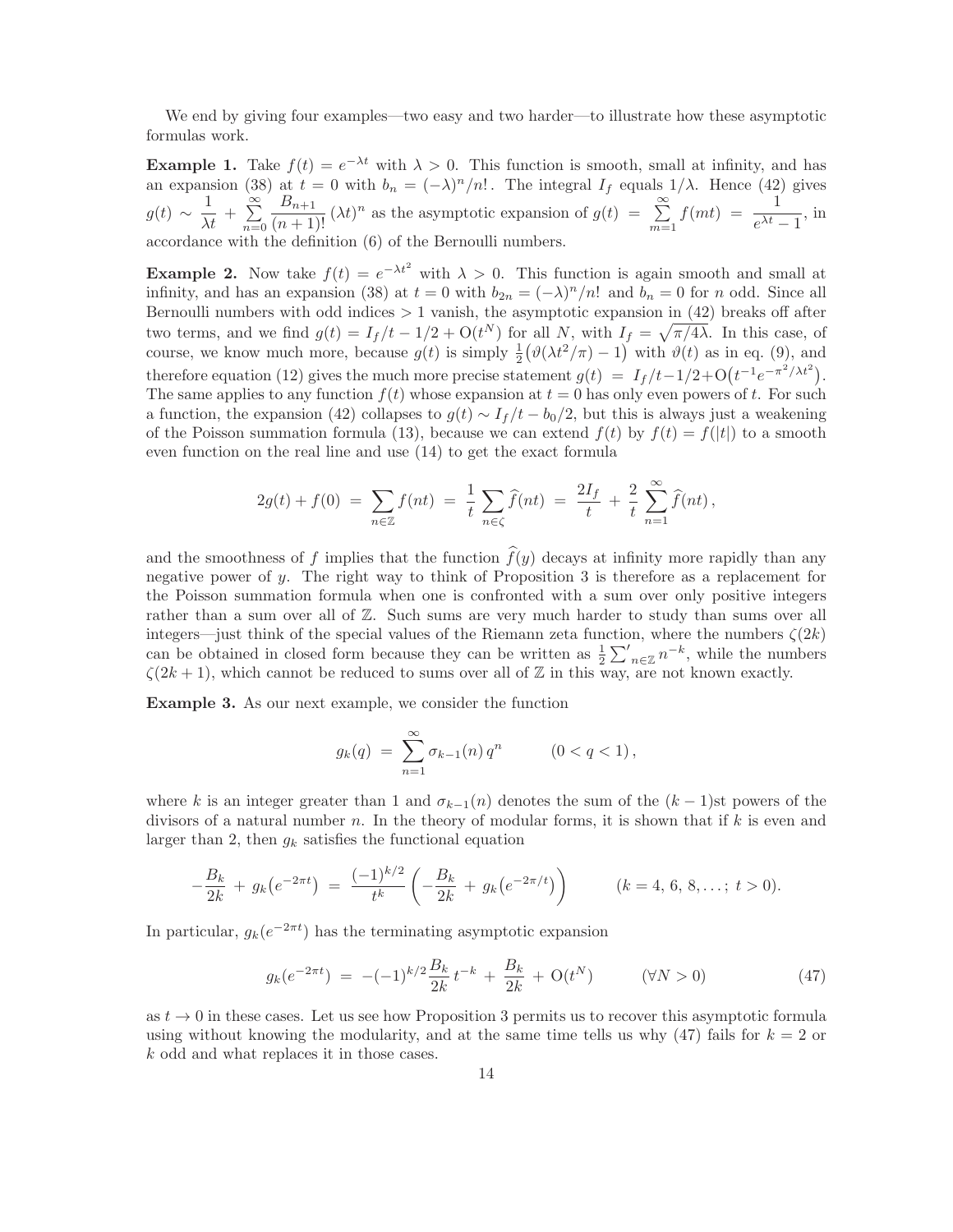We first note that

$$
g_k(q) = \sum_{n=1}^{\infty} \left( \sum_{m|n} m^{k-1} \right) q^n = \sum_{m=1}^{\infty} m^{k-1} \left( q^m + q^{2m} + \dots \right) = \sum_{m=1}^{\infty} m^{k-1} \frac{q^m}{1 - q^m}
$$

and hence that  $g_k$  can be written after a change of variables in the form

$$
g_k(e^{-t}) = \frac{1}{t^{k-1}} \sum_{m=1}^{\infty} f_k(mt), \qquad f_k(t) = \frac{t^{k-1}}{e^t - 1}.
$$

The function  $f = f_k$  satisfies the hypotheses of Proposition 3, with integral

$$
I_f = \int_0^\infty \frac{t^{k-1}}{e^t - 1} dt = \int_0^\infty t^{k-1} (e^{-t} + e^{-2t} + \cdots) dt = (k-1)! \zeta(k)
$$

and with Taylor expansion  $f(t) = \sum_{n=0}^{\infty}$  $r=0$  $B_r$  $\frac{dr}{r!}t^{r+k-2}$  at zero. Proposition 3 therefore gives

$$
g_k(e^{-t}) \sim \frac{(k-1)!\,\zeta(k)}{t^k} + \sum_{r=0}^{\infty} (-1)^{r+k} \frac{B_r}{r!} \frac{B_{r+k-1}}{r+k-1} t^{r-1} \qquad (t \to 0). \tag{48}
$$

If k is even and  $\geq 4$ , then all products  $B_r B_{r+k-1}$  with  $r \neq 1$  vanish, since r and  $r + k - 1$  have opposite parity and all odd-index Bernoulli numbers except  $B_1$  are zero. Thereofre only two terms of (48) survive, and replacing t by  $2\pi t$  and using the well-known formula for  $\zeta(k)$  in terms of  $B_k$ , we recover (47). If  $k = 2$ , then the argument is the same except that now the  $r = 0$  term also gives a non-zero contribution, so that we find

$$
g_2(e^{-2\pi t}) = \frac{1}{24t^2} - \frac{1}{4\pi t} + \frac{1}{24} + O(t^N) \qquad (\forall N > 0),
$$

instead of  $(47)$ , in accordance with the known near-modularity property of  $g_2$ . Finally, if k is odd then we still get an explicit asymptotic formula with rational coefficients, but it now no longer terminates. Thus for  $k = 3$  we find the expansion

$$
g_3(e^{-t}) \sim \frac{2\zeta(3)}{t^3} - \frac{1}{12t} + \frac{t}{1440} + \frac{t^3}{181440} + \frac{t^5}{7257600} + \frac{t^7}{159667200} + \cdots
$$

as  $t \to 0$ , even though  $g_k$  has no modularity properties in this case. We leave it as an exercise to the reader to calculate the corresponding expansion when  $k = 1$ , where one has to use equation (45) instead of equation (42).

Example 4. As our final example, consider the function

$$
P(q) = \prod_{m=1}^{\infty} \frac{1}{1 - q^m} \qquad (|q| < 1),
$$

the generating power series of the partition function. To study the behavior of the partition function, we need to know how  $P(q)$  blows up as q approaches 1 from below (or, more generally, any root of unity from within the unit circle). Here again the known modularity properties of the function  $P(q)$  imply the non-trivial functional equation

$$
e^{\pi t/12} P(e^{-2\pi t}) = \sqrt{t} e^{\pi/12t} P(e^{-2\pi/t}) \qquad (t > 0),
$$